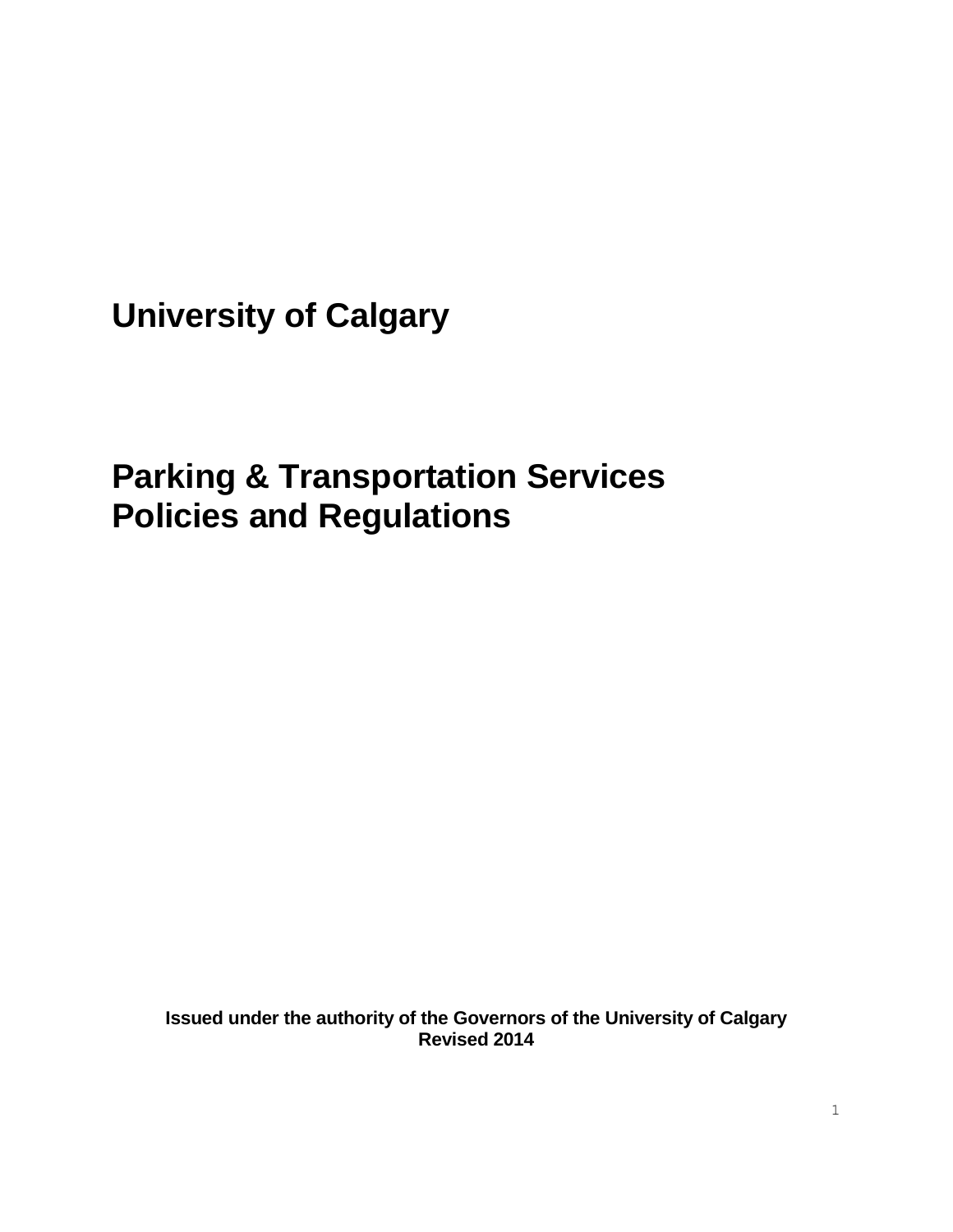## **TABLE OF CONTENTS**

| 1.               |                                                                                   |  |
|------------------|-----------------------------------------------------------------------------------|--|
| 2.               |                                                                                   |  |
| 3.               |                                                                                   |  |
| 4.               |                                                                                   |  |
| 5.               |                                                                                   |  |
| 6.               |                                                                                   |  |
| $\mathbf{7}$ .   |                                                                                   |  |
| 8.               |                                                                                   |  |
| 9.               | Entitlements and Requirements of Parking Permit Holders 5                         |  |
| 10 <sub>1</sub>  |                                                                                   |  |
| 11               |                                                                                   |  |
| 12 <sup>°</sup>  |                                                                                   |  |
| 13 <sup>13</sup> |                                                                                   |  |
| 14               |                                                                                   |  |
| 15.              |                                                                                   |  |
| 16               |                                                                                   |  |
| 17               |                                                                                   |  |
| 18               |                                                                                   |  |
| 19.              |                                                                                   |  |
| 20.              |                                                                                   |  |
| 21               |                                                                                   |  |
| 22.              |                                                                                   |  |
|                  | Schedule "A" Vehicle Parking Registration: Allocation Priorities/Waiting Lists 15 |  |
|                  | Schedule "B"                                                                      |  |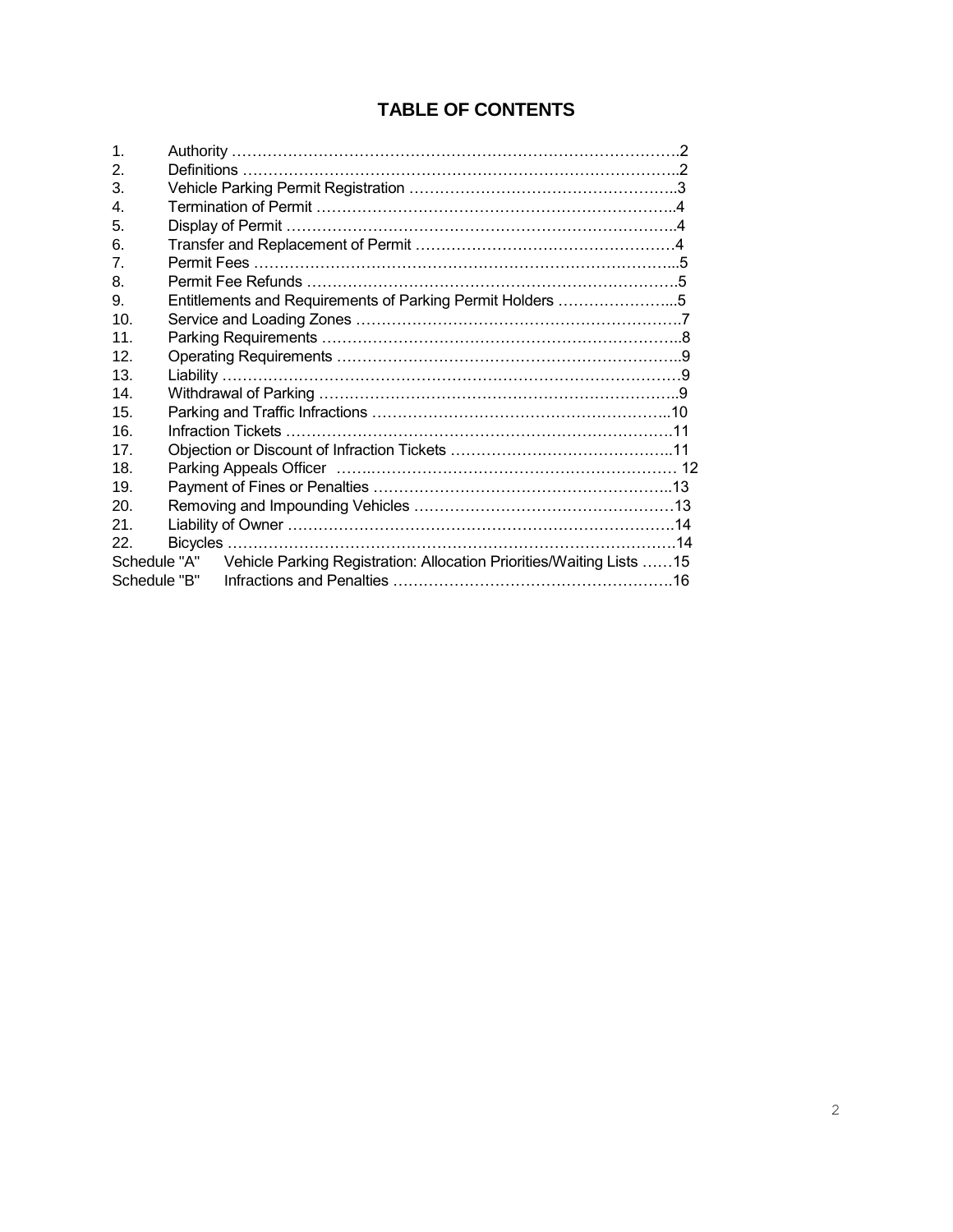## 1. Authority

1.1 The Parking and Transportation Regulations (hereafter called "the Regulations") are the Regulations of the Governors of The University of Calgary prescribed and issued under the authority of the Universities Act, Chapter U-5, RSA (1980), and amendments thereto.

1.2 The Regulations herein are for the control of parking, traffic and transportation on the campus of The University of Calgary and are in effect at all times unless specific exceptions are posted.

1.3 The Governors of The University of Calgary have delegated authority to the Vice-President (Finance and Services) of The University of Calgary to administer and manage the Regulations, and to cause and direct the preparation, distribution, and posting of official regulatory notices and signs consistent with the Regulations.

## 2. Definitions

In the Regulations the following words and phrases will have the meaning set forth in each case:

2.1 An "attendant" is a person from the Department of Parking and Transportation Services of The University of Calgary whose specific duty is to collect revenue and/or monitor the movement of traffic. A Traffic Officer is a person from the Department of Parking and Transportation Services whose specific duty is to issue enforcement tickets and direct vehicle movements.

2.2 The term "campus" means that area within the established boundaries of the University situated in the City of Calgary, Alberta, including McMahon Stadium parking facilities and the Mechanical Engineering parking facilities (located within Research Park) as designated for University parking purposes in the Agreement between the Governors of the University of Calgary and the McMahon Stadium Society and the Agreement between the Governors of the University of Calgary and the Petro-Canada Incorporated respectively. "Campus" also includes University property located on the south campus (Foothills Medical Centre), Spy Hill site (85<sup>th</sup>) street NW), the area known as West Campus and any further additions to or variations from time to time made thereto.

2.3 A "Campus Security Officer" is a person from the Campus Security Office of The University of Calgary or any other persons or agencies designated by the Vice-President (Finance and Services) of The University of Calgary.

2.4 The "Governors" are the Governors of The University of Calgary.

2.5 The phrase "multi-vehicle group" means two or more permits requested by the permit holder for a designated parking lot. These permits may be obtained under the provision that only one of the vehicles is to be parked in the designated lot at any particular time.

2.6 An "operator" is any person who drives or is in charge of or in possession of a vehicle on campus, whether that person is in the vehicle or not.

#### 2.7 An "owner" is:

(i) in the case of vehicles registered with the University under the Regulations, the person making application for the parking permit; and

(ii) in the case of vehicles not registered with the University under the Regulations, the person named as the registered owner under the appropriate legislation of the Province of Alberta or any other jurisdiction where the vehicle is registered.

2.8 The term "parking" means parking as defined in the traffic by-laws of the City of Calgary, Alberta, and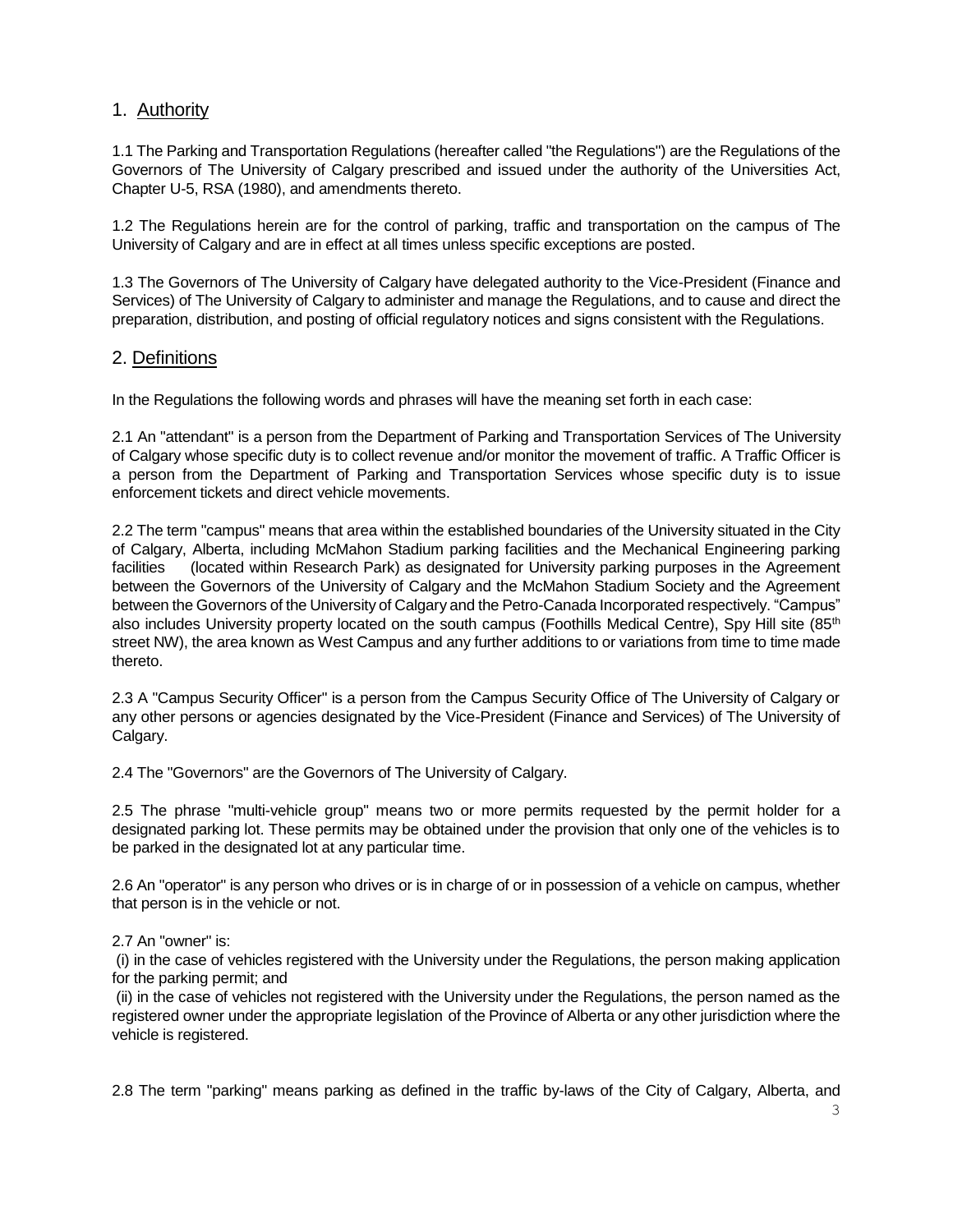amendments thereto.

2.9 The "Parking Appeals Officer" is the person appointed to consider and adjudicate complaints regarding alleged infractions or offenses under, or violations of, the Regulations.

2.10 A "parking lot" and the term "zone" refers to areas within a lot established for parking and is shown on a current University of Calgary Buildings and Parking Lots map and/or such other areas as may be so designated by signs and/or by a Traffic Officer.

2.11 The phrase "Parking and Transportation Services" means the Department of Parking and Transportation Services of The University of Calgary.

2.12 "Parking and Transportation policies and regulations" means this document and revisions thereof as approved from time to time.

2.13 A "Traffic Officer" means a person from the Department of Parking and Transportation Services of The University of Calgary or any other persons or agencies designated by the Vice-President (Finance and Services) of The University of Calgary.

2.14 A "permit" is a parking permit in the form of a hanger, transponder, access card or temporary card issued in pursuant to the Regulations.

2.15 The phrase "restricted daytime hours" means the period from 07:00 to 17:00 hours, Monday through Friday, excluding statutory holidays.

2.16 A "road" or "roadway" means "highway" as defined in the Highway Traffic Act of Alberta and amendments thereto.

2.17 A "hanger," "hangtag," transponder," or "temporary card" is a specific type of parking permit which is designed to be attached to the vehicle according to the instructions which accompany the permit.

2.18 The term "University" means The University of Calgary in the City of Calgary, Alberta.

2.19 A "vehicle" means a "motor vehicle" as defined in the Highway Traffic Act of Alberta and amendments thereto.

2.20 "Idling" means the running of a motorized vehicle engine while said vehicle is not in motion.

2.21 The "Vice-President (Finance and Services)" is the Vice-President (Finance and Services) of The University of Calgary, or the duly authorized delegate thereof.

#### 3. Vehicle Parking Permit Registration

3.1 To obtain the privilege of assigned parking a person shall register the vehicle with the University, pay the applicable fee, and properly display the current permit.

3.2 The registration for vehicle parking shall be undertaken in accordance with the priorities set forth in Schedule "A" attached hereto.

3.3 Waiting lists, if required, shall be maintained according to the priorities set forth in Schedule "A" attached hereto.

3.4 The Vice-President (Finance and Services) may allow any person(s) to be exempt from vehicle parking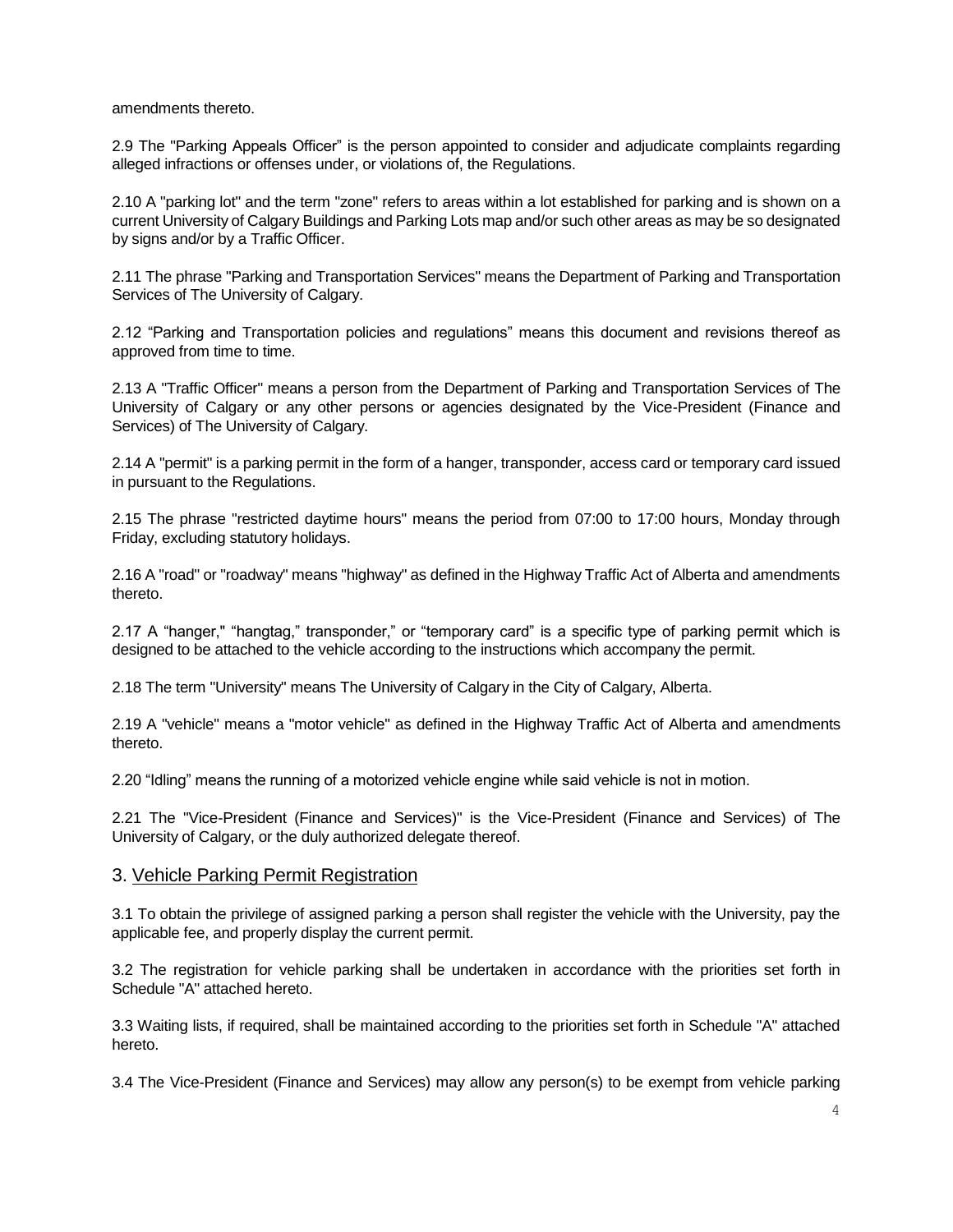permit registration when it may be deemed expedient and advisable.

3.5 A permit for assigned parking will not be issued to any person who owes payment of a fine or penalty for violation of the Regulations, nor for any vehicle which has any unpaid penalty ticket(s).

3.6 Parking permits may be required for motorcycles which park in designated areas or zones established for this purpose. Motorcycles parked in pay per entry or hourly lots are subject to the posted parking fees.

3.7 Parking permits are not required for bicycles which may be parked at no charge in open bicycles parking areas. Secure Bicycle parking will require a fee to be paid prior to utilizing the facilities.

#### 4. Termination of Permit

A parking permit shall be deemed invalid:

4.1 on the date of expiration as stated on the parking permit;

4.2 when displayed on a motor vehicle other than the one for which it was issued; unless otherwise stated or authorized by Parking and Transportation Services;

4.3 when it is not completely legible or has been altered;

4.4 when it is not affixed to the motor vehicle in accordance with Regulations 5.1 hereof;

4.5 when it has been cancelled or revoked in pursuant to these Regulations;

4.6 when the owner of the said permit fails to notify Parking and Transportation Services of any changes in vehicle registration information and/or license plate;

4.7 when the owner of the permit sells or otherwise disposes of his or her vehicle;

4.8 when relinquished by the holder of the permit.

#### 5. Display of Permit

5.1 In order to be valid, an assigned permit must be affixed only on the vehicle for which it is issued and according to the instructions which accompany it, unless otherwise stated or authorized by Parking and Transportation Services.

#### 6. Transfer and Replacement of Permit

6.1 Assigned parking permits will generally be issued to individual persons only. Under special circumstances, departments, institutions, facilities or offices either on or off campus may be issued a parking permit(s).

6.2 Assigned parking permits shall not be transferred between persons. Permits may be transferred from one vehicle to another only with the prior approval of Parking and Transportation Services.

6.3 Assigned parking permits remain the property of the University, and must be returned upon request.

6.4 Permits that are illegible, lost or stolen must be replaced immediately. A replacement fee will then be required.

6.5 A current permit that is replaced for any reason shall immediately become invalid.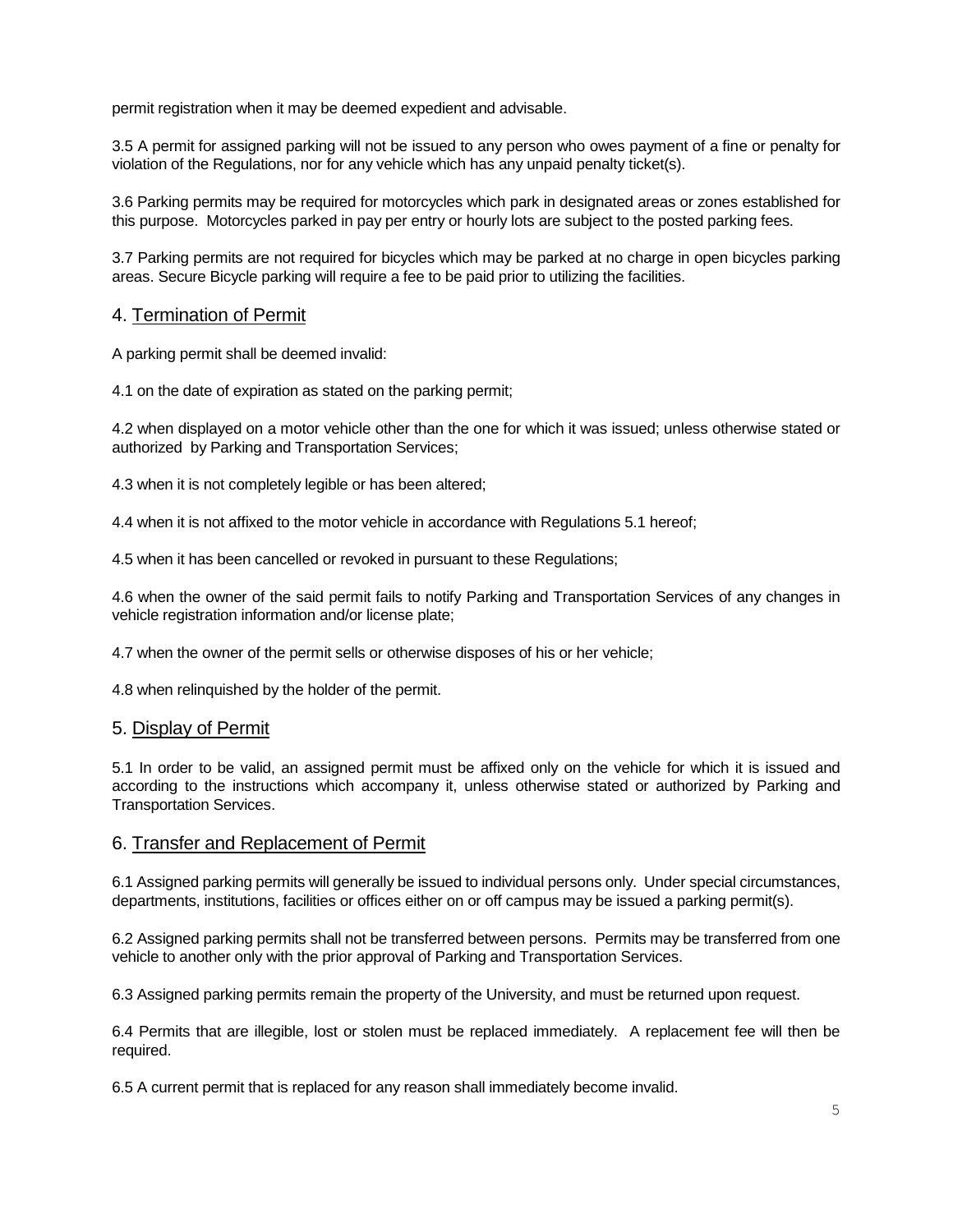## 7. Permit Fees

7.1 Parking permit fees are required to be paid as established from time to time by the Governors based on recommendations from the Vice-President (Finance and Services). Current fees are available at the office of Parking and Transportation Services or on the website: www.ucalgary.ca/parking.

7.2 Assigned parking permits are issued annually. The renewal date for each lot is as established by Parking and Transportation Services. Notwithstanding the permit renewal date, any changes in assigned parking fees will take effect on the date specified by the Governors, subject to the provision that in no case will less than thirty (30) days notice be given to existing permit holders of an increase in assigned parking fees.

## 8. Permit Fee Refunds

8.1 When a permit for parking is cancelled, the permit holder who has paid in advance, shall be entitled to a refund of one-twelfth of the annual fee for each full month remaining until the expiry date of the permit. The physical permit must be returned by the third working day of the month to be entitled to a refund for that month.

8.2 Before a refund is granted, all issued permits must be returned to Parking and Transportation Services or evidence acceptable to Parking and Transportation Services must be presented to show that the permit(s) is no longer usable.

8.3 Additional vehicle permit and replacement fees are not refundable.

8.4 Individuals paying monthly parking fees by payroll deduction and who are terminating their employment with the University must return the permit(s) no later than three working days after the termination in order to cancel remaining deductions. Permits not returned directly to Parking and Transportation Services will have the balance of the permit, up to expiry date, deducted from their final cheque from the University or be invoiced for same.

## 9. Entitlements and Requirements of Parking Permit Holders

9.1 (a) An assigned parking permit will, during restricted daytime hours, entitle the registered vehicle to be parked in the designated lot specified on the parking permit.

(b) Assigned parking may be over-subscribed for optimum utilization of space. Therefore, assignment to a specific lot does not imply that the space will always be available. If the parking lot is full, the permit holder shall contact Parking and Transportation Services to make alternate arrangements. The unavailability to park in the regularly assigned space is not considered valid justification for violation of the Regulations.

(c) A limited number of assigned parking permits for reserved stalls may be issued in accordance to procedures and conditions approved by the Vice-President (Finance and Services).

(d) After restricted daytime hours, the posted parking fee shall be paid either with the attendant or at a pay station within certain lots by all users except those who have an assigned parking permit for any University parking lot. Permit holders for Residence and McMahon Stadium are only allowed free evening entry at their designated lot. Availability of space during evening hours cannot be guaranteed. McMahon Stadium permits are not valid on Stampeder Football Game Days.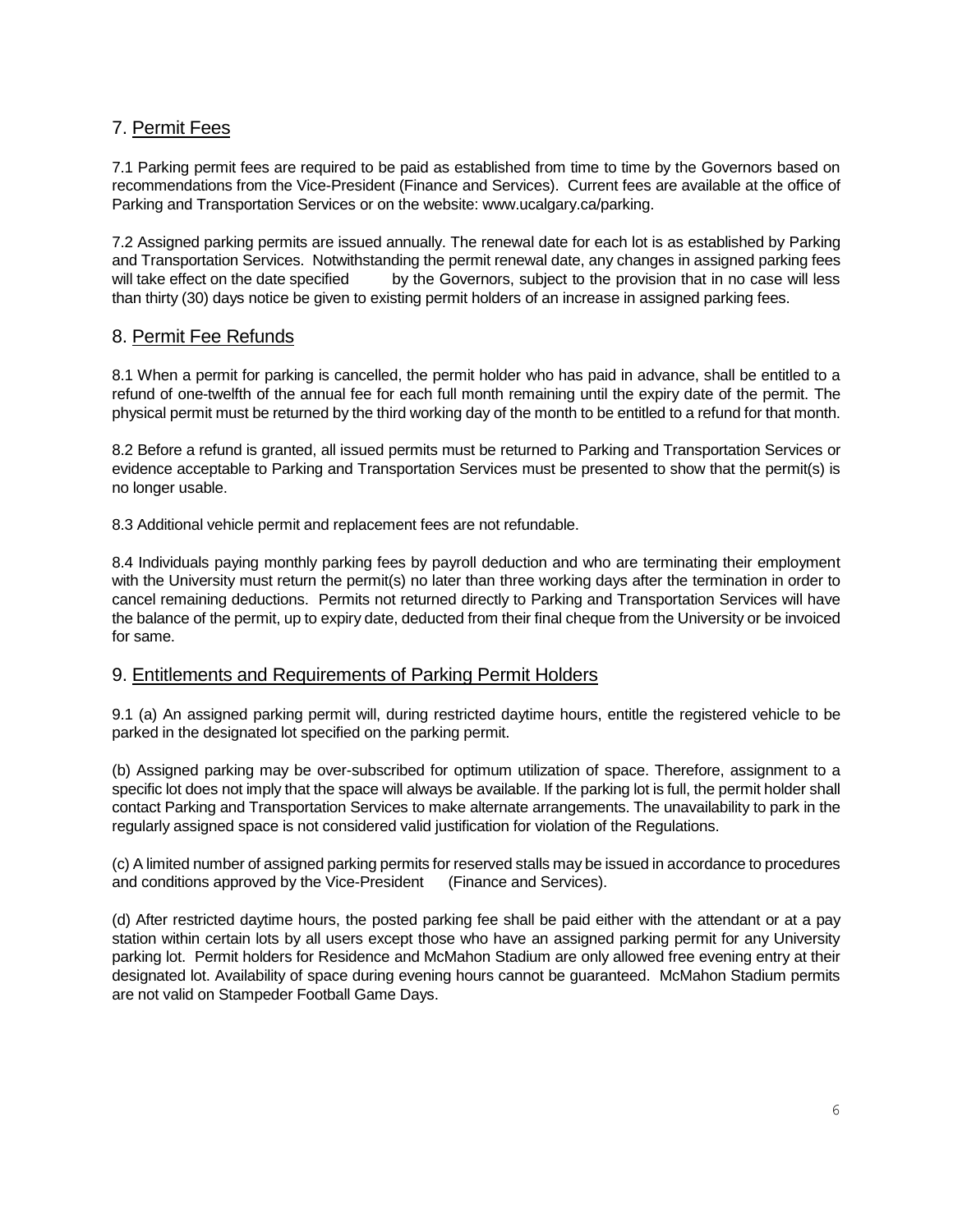(e) The holder of an assigned parking permit, prior to leaving on sabbatical, leave of absence (for a period of six months or longer), or taking authorized maternity leave, shall arrange in writing with Parking and Transportation Services to receive the same parking lot assignment, or suitable replacement if lot is no longer available, upon the holder's return to campus. Other approved leave of less than six months is subject to the decision of the Vice President (Finance and Services) or designate. Failure to provide such arrangements may result in loss of the parking lot assignment upon the holder's return to campus.

## 9.2 Rover Permits

In accordance with conditions and practices approved by the Vice-President (Finance and Services), a rover permit may be restricted to:

- (a) those who qualify to apply for one,
- (b) the number of lots for which it may be valid,
- (c) its applicability for service zone areas.

## 9.3 Multi-Vehicle Group or Carpool Permits

(a) Application for multi-vehicle group parking permits requires all vehicles be registered with Parking and Transportation Services. Payment of the full parking fee is required for one vehicle and an "additional vehicle fee" is required for each additional vehicle registered.

(b) All vehicles in a multi-vehicle group will be assigned to the same parking lot or zone.

(c) If two or more vehicles from the same multi-vehicle group are parked in the assigned lot or zone at any time, all such vehicles will be considered unregistered and subject to penalties hereafter defined.

(d) Carpool permits. All vehicles registered as part of a carpool will be considered to have equal responsibility for the pool. One full parking rate must be paid either by one member or divided among the members of the carpool. Upon termination of the pool, members who previously had individual parking will be reassigned to parking lots as available.

## 9.4 Visitor Permits

One-day temporary Visitor Permits may be purchased by University departments and issued to visitors. Visitor Permits are valid only when used in accordance with the accompanying instructions from Parking and Transportation Services.

## 9.5 Special Parking

(a) Physical Disability: A person with a physical disability may apply to Parking and Transportation Services for special parking privileges. Proof that a current Alberta Government disability permit has been issued will be needed to issue a parking permit under these conditions. Alternately, a statement from a medical doctor may be required, verifying the degree of the disability and assessing the length of time for which the disability is expected to persist. A disability assessment form completed by the person's doctor may be required. This form is available at Parking and Transportation Services.

(b) Other special parking permits designed to accommodate exceptional circumstances may be issued with the approval of the Vice-President (Finance and Services).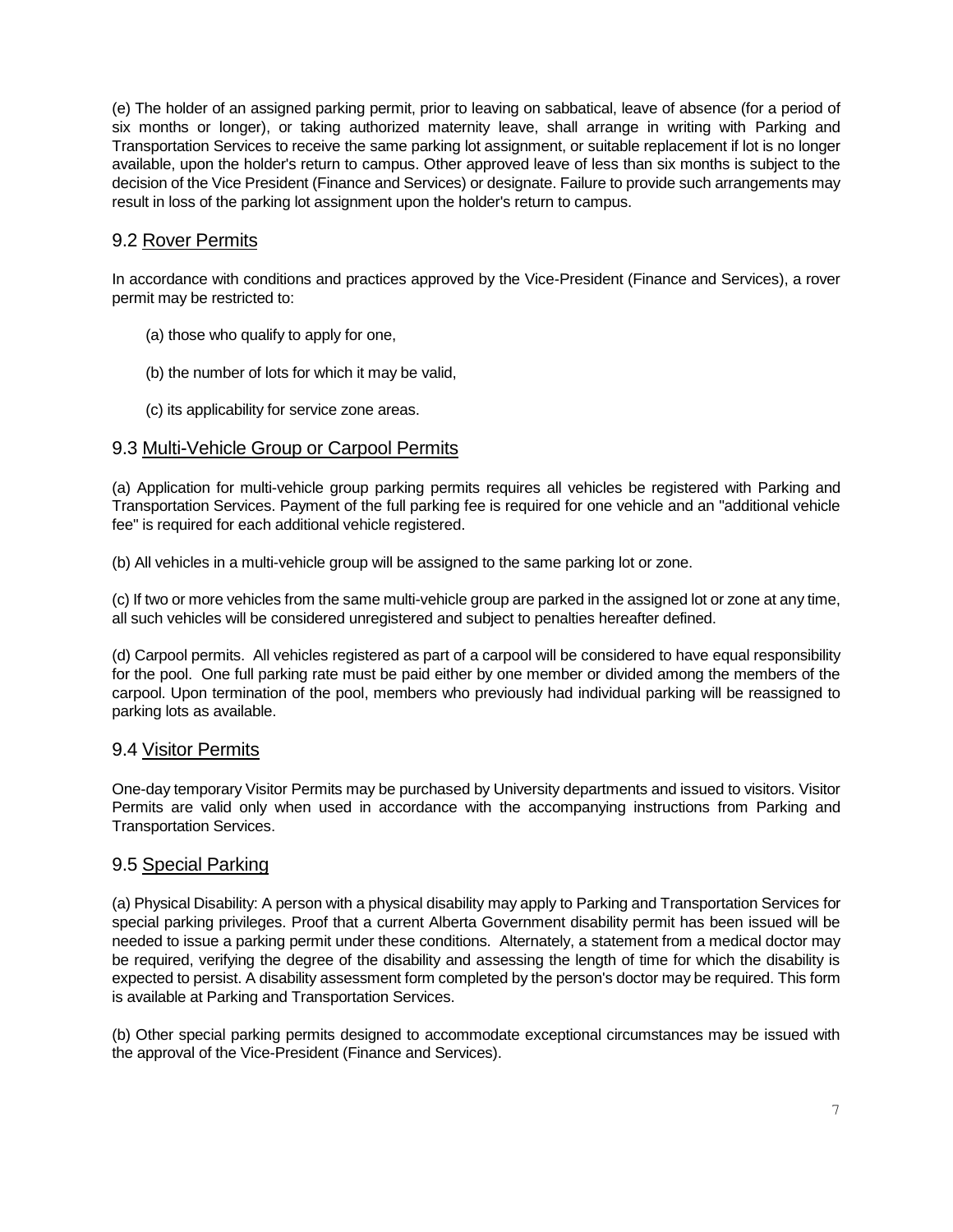## 9.6 Vendor/Contractor Parking

Vendors, sales representatives, and contractors providing sales and services to the University can park at the University using one of the following methods:

- (a) Obtain a Visitor Permit in accordance with Regulation 9.4
- (b) Park in a pay lot at the specified rate.
- (c) Park at an hourly lot at the specified rate.
- (d) Purchase a rover permit in accordance with Regulation 9.2
- (e) Utilize the loading zones in accordance with Regulations 10.2

(f) Make special arrangements with Parking and Transportation Services, subject to the approval of the Vice-President (Finance and Services).

## 9.7 Cash Entry and Hourly Parking

(a) Consistent with the approved objectives and planning principles of the University Master Plan, a reasonable amount of cash entry parking stalls shall be provided for general usage.

(b) Hourly parking areas shall be established subject to the approval of the Vice-President (Finance and Services), to fulfill short-term parking requirements on campus.

(c) Parking fees are required for cash entry parking lots and hourly parking as established from time to time by the Governors, based on recommendations from the Vice-President (Finance and Services). Current fees are available at the office of Parking and Transportation Services or on the website: www.ucalgary.ca/parking

#### 10. Service and Loading Zones

10.1 The use of service zones is limited to holders of valid rover permits and other vehicles for which circumstances may warrant special consideration, subject to the approval of the Vice-President (Finance and Services). In accordance with Regulation 9.2, however, the applicability of rover permits to use service zones may be restricted.

10.2 Loading zones may be used without authorization for loading equipment and goods for a time period not exceeding the posted time period or a period not exceeding fifteen (15) minutes if not otherwise stated. Vehicles must engage their hazard lights and be identifiable as a company vehicle or by a note or sign visible through the windshield identifying the operator and department involved as well as indicating the reason for parking in a loading zone. Authorization of the Department of Parking and Transportation Services is required for use of loading zones beyond fifteen (15) minutes.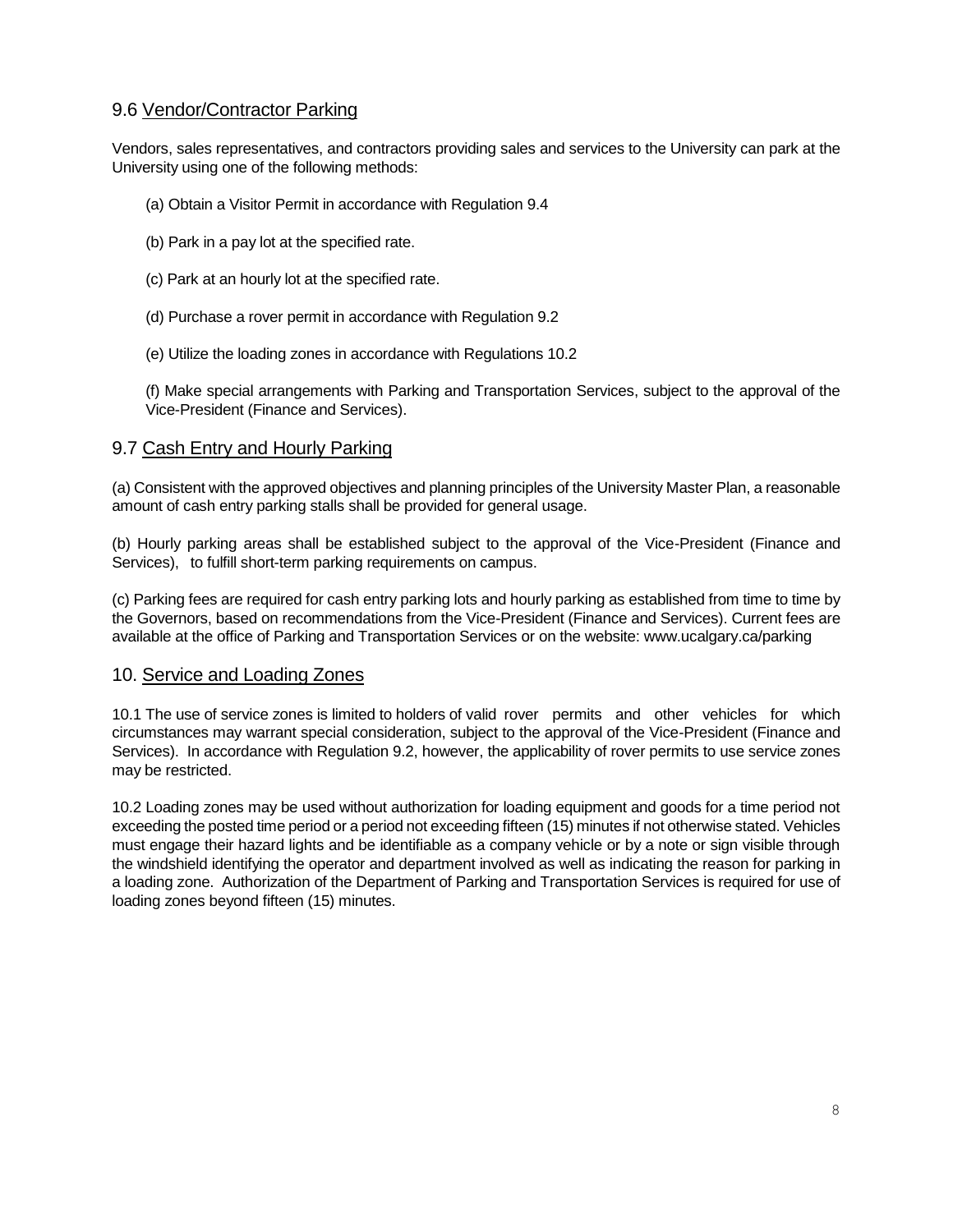## 11. Parking Requirements

11.1 All official signs and notices for the control of parking and traffic on campus must be observed. Moving, damaging, defacing, altering, or obstructing any parking or traffic sign, control device, or barricade is prohibited.

11.2 Obstructing any fire lane, fire hydrant, or emergency zone is prohibited.

11.3 A Traffic Officer, Parking Attendant acting under the direction of Parking and Transportation Services, or a Campus Security Officer is authorized to signal or direct the control of parking and traffic.

11.4 Vehicles may only be parked within the boundaries of parking lots or any other areas specifically designated for parking. Parking on roadways, sidewalks, or landscaped areas is not permitted.

11.5 Bicycles must be parked in designated bicycles racks or in facilities designed for bicycle parking.

11.6 Vehicles must be parked so as not to extend into an adjacent or opposite parking stall or vehicle space, nor to extend beyond a divider, nor in any way to block, obstruct, hinder or impede the movement of traffic in any passageway or roadway. Vehicles must not be parked backwards into a parking stall. The fact that other vehicles are parked improperly shall not constitute a valid reason for parking improperly.

11.7 The entire vehicle and accessories must be parked within stall boundaries when parked in stalls marked "small vehicles only".

11.8 An assigned parking permit is only valid for the lot(s) designated on the permit. The use of a reserved stall [see Regulation 9.1(c)] is restricted to the holder of the permit designated for that reserved stall.

11.9 A vehicle may not be parked longer than any posted time limit specified for that area. No vehicle may be parked for a continuous period exceeding 24 hours unless the vehicle is registered with the University and is owned by a person authorized to reside on campus or special approval has been received from Parking and Transportation Services.

11.10 Where an electrical outlet is installed in any parking lot or area, electrical power will normally be supplied only when the outside temperature falls below -10C. In the interest of energy conservation the electrical power may be interrupted, cycled or temporarily discontinued without notice. The use of the electrical plug-ins other than for engine block heaters is not permitted.

11.11 Vehicles including campers, trailers, motor-homes or other like units cannot be used for sleeping or living purposes while parked on campus unless specific approval is obtained from Parking and Transportation Services.

11.12 If a vehicle is inoperable, Parking and Transportation Services must be contacted. A Traffic Officer or a Campus Security Officer will either render assistance or authorize temporary parking. Temporary parking shall not exceed twenty-four (24) hours and must not create an obstruction or a hazard to other motorists. Such vehicles must not be left on campus without permission from Parking and Transportation Services. Notes left on or in such vehicles are not considered valid justification for violation of the Regulations.

11.13 Entering or exiting a parking facility other than through the proper entrance or exit and/or using any other card or transponder other than the issued access card or transponder, or by the improper use of access cards, transponders, decals, or passes constitutes a violation of the Regulations.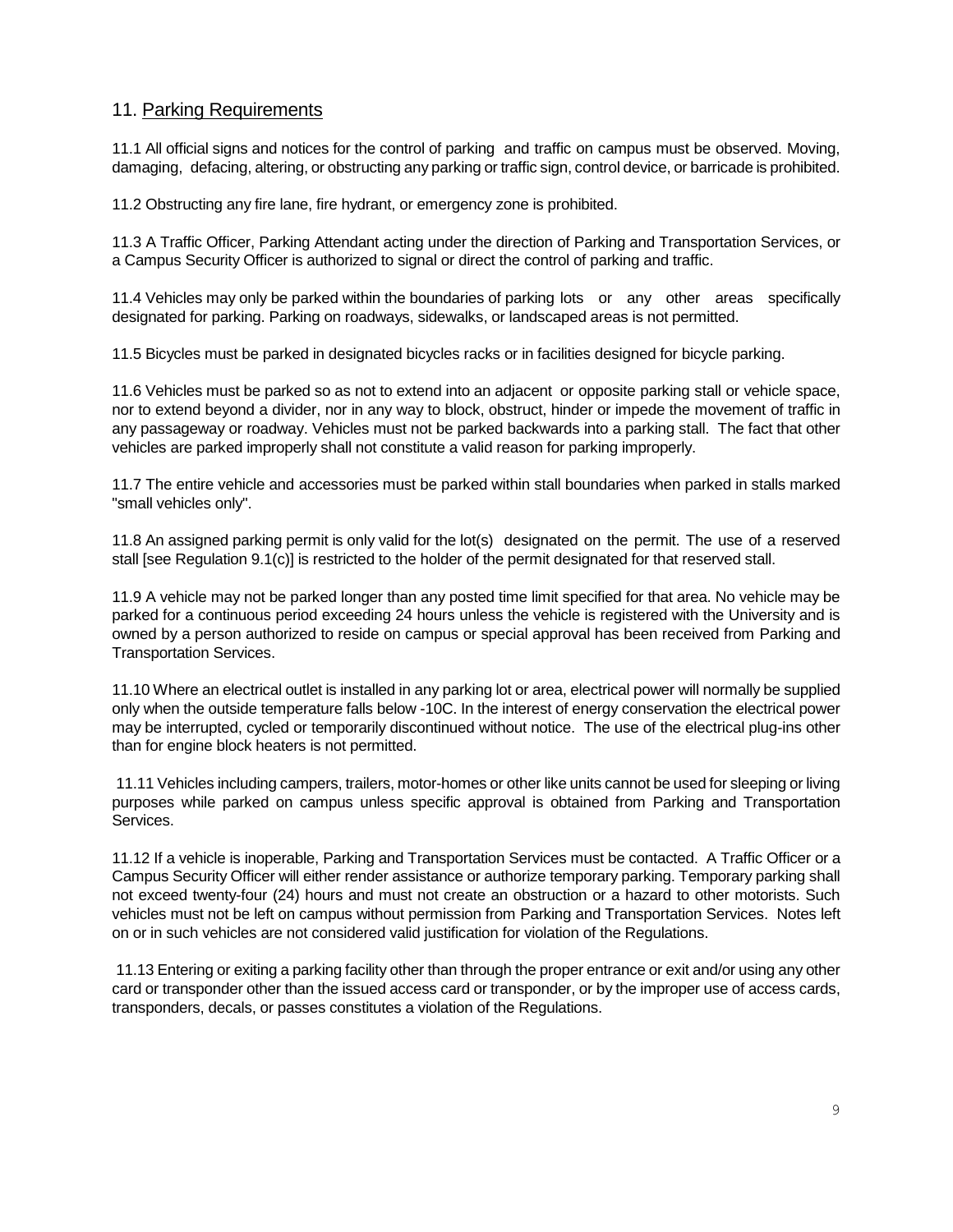## 12. Operating Requirements

12.1 Driving or operating a vehicle on campus is restricted to roadways, parking lots and loading zones.

12.2 The maximum speed limit on campus is 40 km/h. The operator of a vehicle shall reduce speed to that which is conducive to safety and shall drive with due care and consideration for other road users and pedestrians.

12.3 The operator of a vehicle shall yield the right of way to all pedestrians crossing a roadway at any intersection or pedestrian crosswalk.

12.4 Vehicle accidents occurring on campus must be reported promptly to Campus Security.

12.5 The University of Calgary is an Idle Free Zone. Operators of vehicles on University property are required to adhere to the Idling policy.

#### 13. Liability

13.1 Any motor vehicle or bicycle parked, operated or driven on campus shall be done solely at the risk of the owner and operator. The University shall not be liable for any damage or loss occasioned to any such motor vehicle or bicycle and its contents, the operator, other occupant(s) thereof, or any person(s), unless such damage or loss has resulted from the negligence of an employee or agent of the University acting in the course and within the scope of his/her employment.

13.2 The University shall not be liable for damages, expenses or inconveniences as a result of power outages, energy peak demand load shedding, or defects relating to the electrical plug-ins.

13.3 Notwithstanding Regulation 13.1 herein, the University shall not be liable or responsible in any way whatsoever for any damage, loss, or inconvenience occasioned to or resulting from any motor vehicle or bicycle being removed, towed away, impounded and/or immobilized in pursuant to the Regulations. Nothing in this paragraph shall affect the liability of any independent contractor carrying out the removal, towing away, or impoundment of a vehicle.

13.4 A Traffic Officer, a Parking Attendant acting under the direction of Parking and Transportation Services, or a Campus Security Officer rendering assistance through the Motorist Assistance Program is not liable for any damages resulting from any such action.

13.5 No person shall distribute or instruct any other person to distribute any form of printed material or literature on motor vehicles parked on campus, without first having obtained the written permission of the Vice-President (Finance and Services).

#### 14. Withdrawal of Parking

14.1 The Vice-President (Finance and Services) may withdraw parking rights in any area required for construction or for any other purposes he/she so deems fit. In such cases, alternative parking will be provided if available or the unused parking fees will be refunded.

14.2 Any person operating, parking, or intending to operate a vehicle on campus for the sole purpose of using the roads or parking lots as a thoroughfare or for any other personal use may be denied the right to proceed, enter, or remain on the campus on the order or direction of a Traffic Officer or Campus Security Officer and shall leave immediately by the specified route and exit as ordered by a Traffic Officer or Campus Security Officer.

14.3 In the event of a fire, any other emergency situation, or where it may be otherwise considered necessary,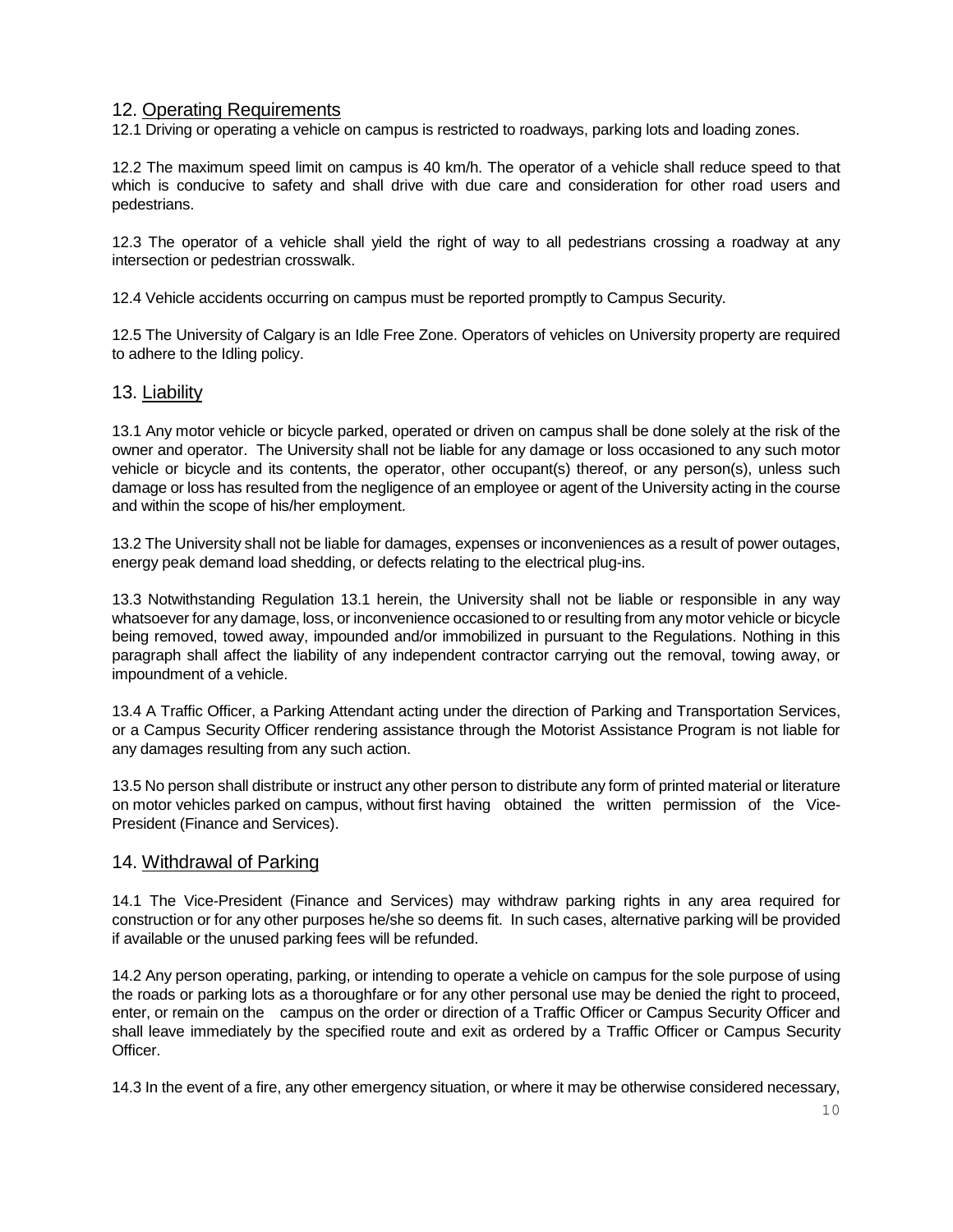a Traffic Officer, a Parking Attendant acting under the direction of Parking and Transportation Services, or a Campus Security Officer is authorized to signal or direct the control of parking and traffic whether or not the signal or direction is in conformity with the Regulations, and every person shall comply with any such signal or direction.

#### 15. Parking and Traffic Infractions

The specific infractions in this section are subject to the penalties set forth in Schedule "B" of the Regulations. No person shall commit the following infractions:

- 15.1 Infractions not listed in this section, but which are contained elsewhere in the Regulations or a schedule affixed hereto.
- 15.2 Permit incorrectly displayed (Regulation 5.1).
- 15.3 Illegible, lost or stolen permit not replaced (Regulation 6.4).
- 15.4 Parking in loading zone areas longer than 30 minutes without authorization (Regulation 10.2).
- 15.5 Parking incorrectly in a lot or metered area (Regulation 11.4, 11.5).
- 15.6 Parking at an expired parking meter, or with a time expired pay station ticket, or remaining at a parking device while the device is inoperable, during posted hours when parking is in effect [Regulation 9.7 (c)].
- 15.7 Parking longer than 24 hours without authorization (Regulation 11.8).
- 15.8 Parking in excess of posted time limit (Regulation 11.8).
- 15.9 Parking within lots when not authorized [Regulations 3.1, 9.3(c), 11.7].
- 15.10 Parking on a roadway or other location outside the boundaries of parking lots (Regulation 11.4).
- 15.11 Parking in a reserved stall or service zone without appropriate permit or authorization (Regulations 10.1, 11.7).
- 15.12 Parking when the right to park has been suspended (Regulation 19.4).
- 15.13 Parking or driving on a sidewalk or landscaping (Regulation 11.4, 12.1)
- 15.14 Parking with a stolen, counterfeit, altered or illegally transferred permit (Regulation 4.3, 6.2).
- 15.15 Reckless or careless driving or exceeding the speed limit, or traveling at an unreasonable speed (Regulation 12.2).
- 15.16 Moving, damaging, defacing, altering, or obstructing any parking or traffic sign, control device, or barricade (Regulation 11.1).
- 15.17 Failure to comply with a traffic control sign or signal (other than speed control sign), or a signal or direction of a Traffic Officer, or Parking Attendant, or Campus Security Officer (Regulations 11.1, 11.3, 11.12, 14.2, 14.3).
- 15.18 Obstructing a posted fire lane, fire hydrant, or emergency zone (Regulation 11.2).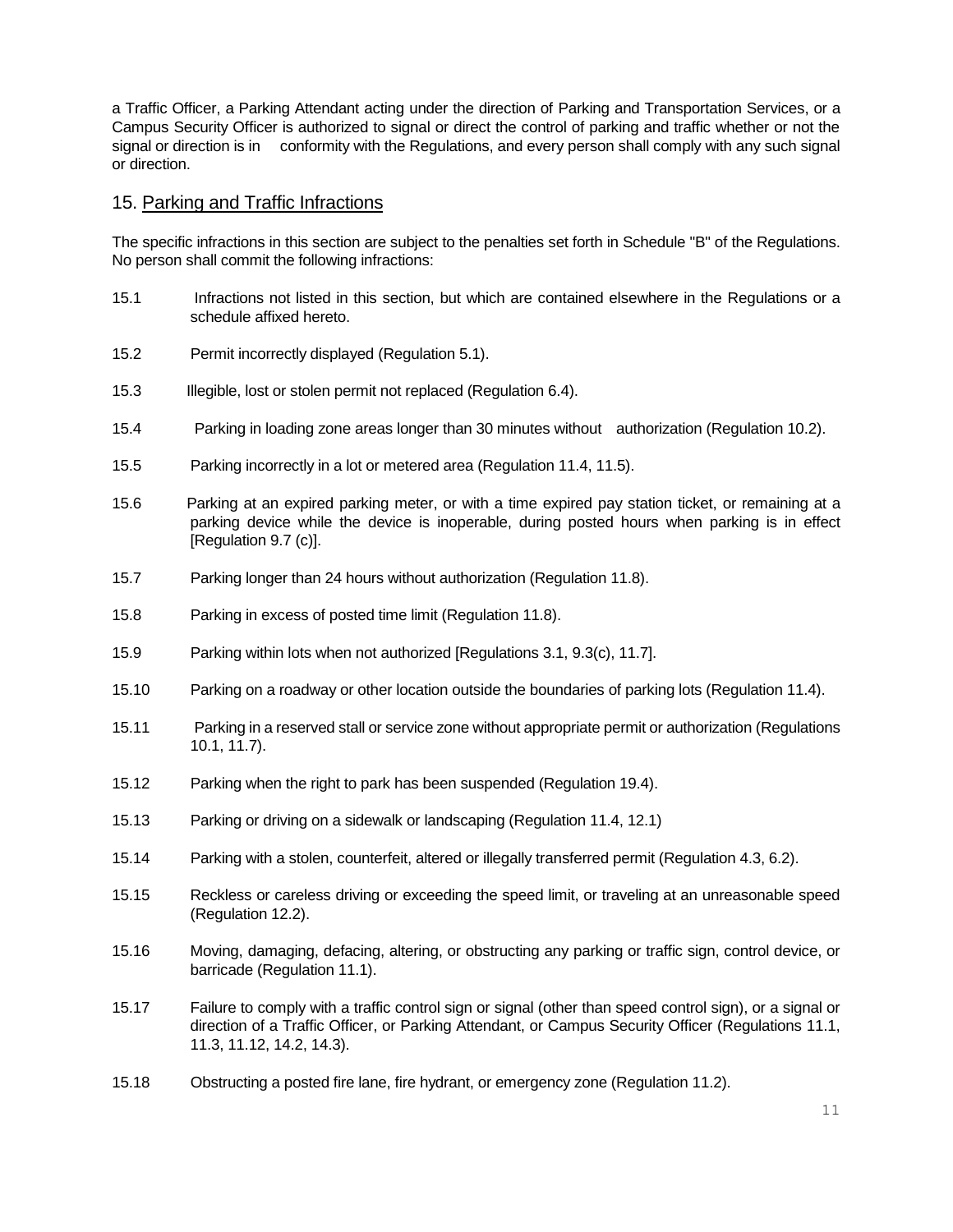- 15.19 Failure to yield right of way to pedestrian (Regulation 12.3).
- 15.20 Failure to comply with "No Idling" signage or policy (Regulation 12.5)

#### 16. Infraction Tickets

16.1 A notice or form (hereafter called an "infraction ticket") having a printed wording approved by the Vice-President (Finance and Services) may be issued and served by a Traffic Officer, a Campus Security Officer, a Parking Attendant and/or any other persons or agencies designated by the Vice-President (Finance and Services), to any person believed, on reasonable and probable grounds, to have committed an infraction of any of the Regulations.

16.2 An infraction ticket shall be deemed to have been served in any of the following ways:

(a) if a copy of the infraction is personally served;

(b) By mailing a copy of the infraction ticket to the address as indicated by Alberta Registries (or Government agencies from other provinces) records of the registered owner of the vehicle concerned;

(c) By attaching a copy of the infraction ticket to, or securing on, or placing inside the vehicle with respect to which an infraction is alleged to have been committed.

16.3 An infraction ticket resulting from the operation of a vehicle in violation of the Regulations shall be deemed to have been charged to both the owner and the operator of the vehicle specified in the infraction ticket even in the event neither the owner nor the operator is specifically named therein.

16.4 No person other than the owner or operator shall tamper with or remove from a vehicle, an infraction ticket or any other notice issued under the provisions of the Regulations.

16.5 Section 5 of the Summary Convictions Act, (Chapter S-26, RSA 1980) or any subsequent enactment of the provisions thereof, applies mutatis mutandis to the notice, form, service, and effect of an infraction ticket. The person charged with the infraction set forth in this ticket shall have the option of admitting the commission of the infraction specified by payment of the prescribed penalty. Such payment may be made any time up to the date and time of hearing.

16.6 Courtesy warning tickets shall be given in place of infraction tickets at the sole discretion of the Vice-President (Finance and Services) or designate with the number of tickets and frequency of issue not restricted in any manner.

## 17. Objection or Discount of Infraction Tickets

- 17.1 Grounds for appeal
- a. Infraction tickets can be appealed on the basis of:
- i. Mechanical failure of a parking device but only if all devices within a lot have failed.
- ii. A factual error in the issuing of a parking infraction, with regards to location, license plate number, or date and time.
- iii. Genuine extenuating circumstances over which the appellant had no control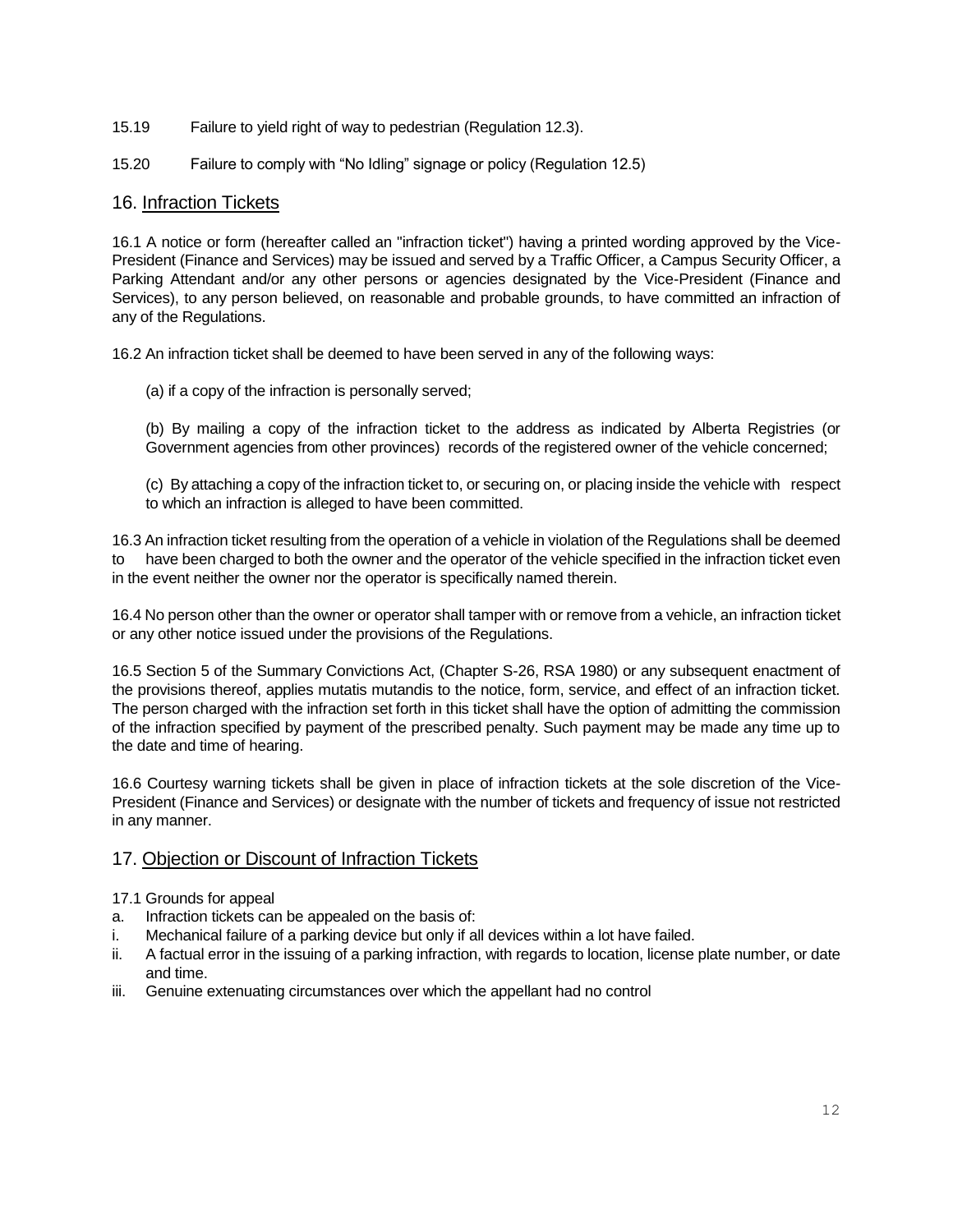17.2 Requirements for making an appeal.

- a. Appeals must be complete and legible and must include the appellant's name, address and University identification number (if applicable).
- b. As the onus is on the appellant to demonstrate the validity of their appeal, a brief explanation regarding the circumstances of the infraction ticket should be included. The appellant should describe why they believe they were wrongfully tagged, and include all information relevant to their appeal
- c. The infraction ticket number and license plate shown on the ticket must be quoted. If appealing an infraction ticket issued at a parking meter, the meter number must be included.
- d. A mailing address must be included in the appeal letter as notice of the result of the appeal will be provided to the appellant by mail if an email address is not provided
- e. Appeals made seven consecutive calendar days after the issuing of an infraction ticket will not be considered until the ticket is paid
- f. Appeals made thirty consecutive calendar days after the issuing of an infraction ticket will not be considered for review.
- g. The decision of the Parking Appeals Officer is binding and final.
- h. Any appealed filed using the above process will be reviewed and a decision provided within 60 days of the date of the filing.
- i. After a decision is given, a second appeal may be presented only if new information or evidence is available to support the original appeal. The Associate Director, Parking and Transportation Services will conduct the second review process.

17.3 Failure to file an objection within the said period of time shall be deemed an admission of the offense by the person alleged to have violated the Regulations and the appropriate penalty as provided in Schedule "B" of the Regulations shall apply. A person who files an objection with the Parking Appeals Officer within the said period of time shall be deemed to have denied the alleged infraction and shall be entitled to a hearing as hereinafter described.

17.4 The discount for payment within 7 days of the date of infraction is for voluntary payment.

17.3 A fine may be paid and a Notice of Objection may be filed by any person or any agent on behalf of that person who is alleged to have violated the Regulations, and that person or agent may appear on behalf of any such person at a hearing set by the Parking Appeals Officer.

17.4 An owner of a vehicle who pays a fine and files a Notice of Objection shall be deemed to have filed such a Notice of Objection also on behalf of the operator of the vehicle, unless specifically stated to the contrary.

17.5 Notwithstanding the foregoing, the Parking and Transportation Services Associate Director or delegate may, using discretion, waive the penalty for any parking infraction notice if it appears that there are factual, technical or other mitigating circumstanced to justify canceling the infraction notice.

#### 18. Parking Appeals Officer

18.1(a) The Vice-President (Finance and Services) shall appoint a Parking Appeals Officer. A list of candidates will be provided for review to the Presidents of the Students Union and Graduate Students Association by Parking and Transportation Services with the final selection to be made by the VP Finance & Services or delegate.

. (b) Appointment of the Parking Appeals Officer shall be for a term of one year coinciding with the academic year of the University (July 1 to June 30 of the following year). The Officer is eligible for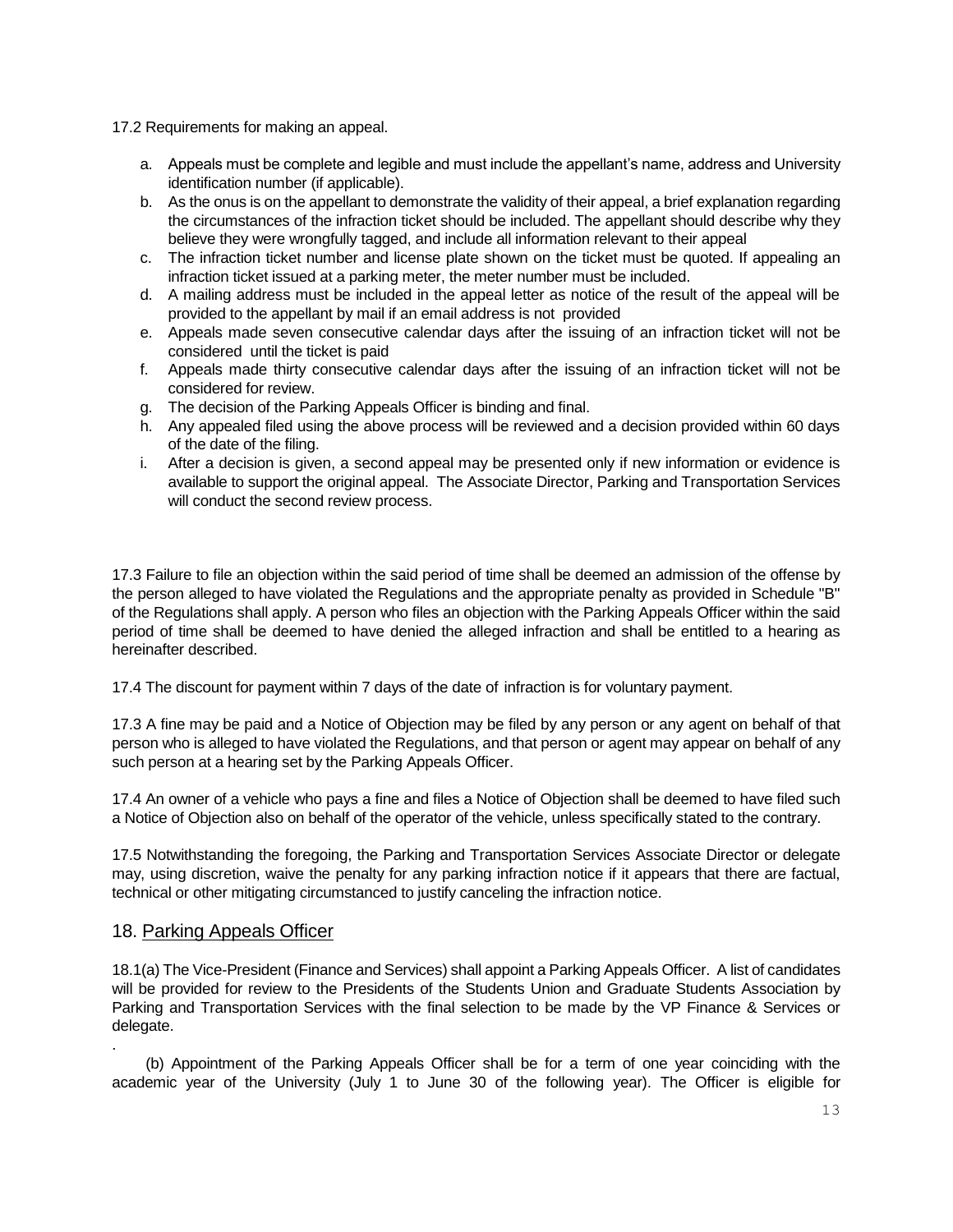reappointment.

(c) For consideration of services provided below, the Parking Appeals Officer will be entitled to an honorarium, value directed by the Vice-President (Finance and Services).

18.2 (a) The Parking Appeals Officer shall receive the appeals regularly from the Parking Office to consider and adjudicate alleged infractions or offenses under, or violations of, the Regulations in cases where a Notice of Objection has been filed.

(b) The onus shall be on the appellant to establish the infraction to the satisfaction of the Parking Appeals Officer, on the balance of probabilities.

(c) The Parking Appeals Officer shall determine his/hers own procedures, provided, however, those such procedures shall be fair and in accordance with the Regulations.

18.3 At any hearing, the Parking Appeals Officer may make any of the following determinations:

(a) The person to whom the infraction ticket was directed has committed the alleged infraction specified therein and shall not receive a refund (if applicable) on the appropriate penalty set forth in Schedule "B" of the Regulations.

(b) The person to whom the infraction ticket was directed has not committed the alleged infraction specified in the infraction ticket and the said infraction is waived. A refund of fees paid shall be initiated (if applicable).

(c) The person to whom the infraction ticket was directed has committed the infraction specified therein, but the penalty specified in Schedule "B" of the Regulations with respect to the said infraction is waived or a lesser penalty is levied. A refund or partial refund of fees paid shall be initiated (if applicable).

(d) Any person against whom removal and storage charges have been assessed shall be reviewed on the same basis as above.

18.4 Where any person who has filed a Notice of Objection within the time period, hereinbefore described, fails to appear before the Parking Appeals Officer on the date specified by the Parking Appeals Officer, the Parking Appeals Officer has the following options:

(a) may adjourn the hearing and subsequently review the matter at the next hearing.

(b) may hear the matter in the absence of any such person(s) and make any of the determinations set forth in Regulation 18.3.

#### 19. Payment of Fines or Penalties

19.1 Except as provided in Regulation 21.1, the owner and operator of a vehicle in respect of which an infraction has been committed shall be jointly responsible for the payment of any penalties imposed under the Regulations.

19.2 A penalty assessed against a person constitutes a debt to the University.

19.3 All violations must be appealed within seven(7) calendar days of the date of violation; otherwise the penalty due must be paid before an appeal will be considered. Appeals which are not submitted within thirty (30) days from the date of the issuance will not be considered regardless of whether or not the fine has been paid.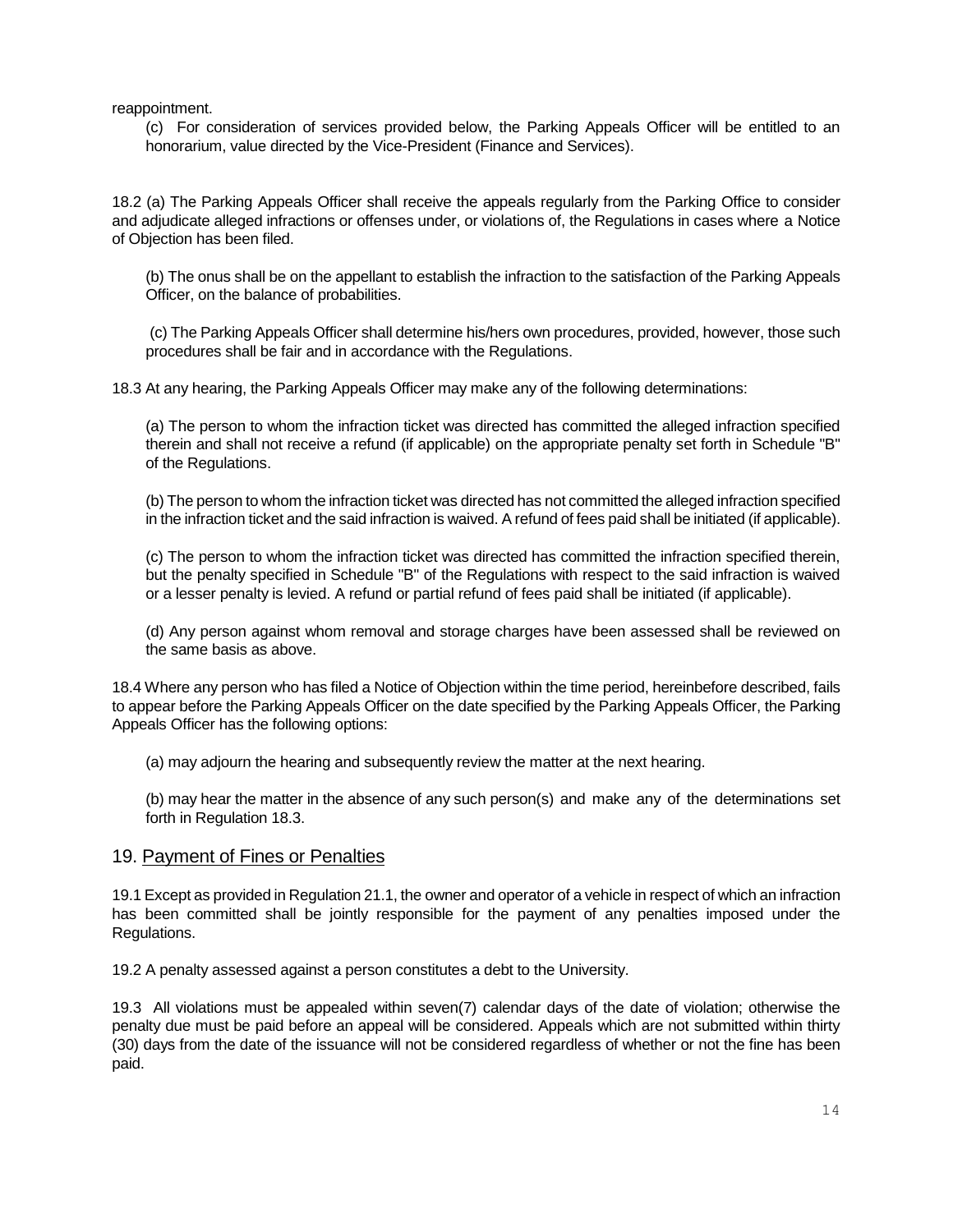19.4 Payment of the penalty must be paid within thirty (30) days after the date of infraction set forth on the infraction ticket, in the case where no Notice of Objection has been filed, in accordance with Section 17.

19.5 Where any person is deemed liable, or is found liable, or admits liability for the payment of a penalty for any violation of the Regulations, and while such penalty remains outstanding, any right or privilege of operating or parking a vehicle on campus the vehicle will be immediately and automatically suspended until the penalty is paid. The vehicle will be considered subject to tow.

#### 20. Removing and Impounding Vehicles

20.1 Any vehicle or bicycle parked in apparent violation of these Regulations may be removed from campus and impounded as necessary and/or immobilized by a wheel-locking device at the risk and expense of the owner and/or operator of the vehicle. Any vehicle found obstructing a posted fire lane, fire hydrant, emergency zone, or parked without authorization in a reserved stall or a lot designated for assigned parking will be subject to immediate removal and impoundment and/or immobilization of the vehicle.

20.2 The right of removal and impounding and/or immobilizing the vehicle shall be in addition to the right of the University to issue an infraction ticket in accordance with these Regulations.

20.3 In order to move a vehicle or bicycle a Traffic Officer, Campus Security Officer, or an authorized person may unlock and open a door of a vehicle, cut or otherwise remove a bicycle lock or take any other action as may be reasonably required.

20.4 Any vehicle which has been impounded may be held until payment has been received for the removal and storage charges (see Schedule "B"). Whether or not an infraction ticket has been issued in addition to the removal and impounding of the vehicle, any person liable for such payment may follow Notice of Objection procedures as stated in 19. In the event the Parking Appeals Officer determines that the University was not so entitled, the said removal and storage charges shall be refunded to the person who has paid the same.

20.5 If a vehicle on campus is suspected to be abandoned, Parking and Transportation Services shall make reasonable attempts to contact the owner or operator. If after reasonable attempts are made to locate the owner or operator without success, the vehicle may be removed, impounded and/or immobilized. Any vehicle so impounded and/or immobilized may be held until payment of the removal and storage charges has been received. The provisions of Regulation 20.4 with respect to filing a Notice of Objection to the said removal, impounding and/or immobilization shall apply mutatis mutandis to this Regulation.

20.6 Any impounded and/or immobilized vehicle not claimed within fourteen (14) days, or any vehicle adjudged to have been abandoned on the campus, may be turned over to a City of Calgary By-Law Enforcement Officer as an abandoned vehicle.

## 21. Liability of Owner

21.1 The owner and the operator of a vehicle shall be jointly liable for penalties levied for any infraction with respect to such a vehicle unless proved to the satisfaction of the Parking Appeals Officer that at the time of the commission of the infraction, the vehicle had been stolen from the owner, or taken out of the owner's possession, or out of the possession of the person entrusted by the owner with the care thereof, without the owner's consent, expressed or implied.

## 22. Bicycles

22.1 Bicycles shall be operated on roadways in accordance with the Regulations and any applicable Legislations of the Province of Alberta.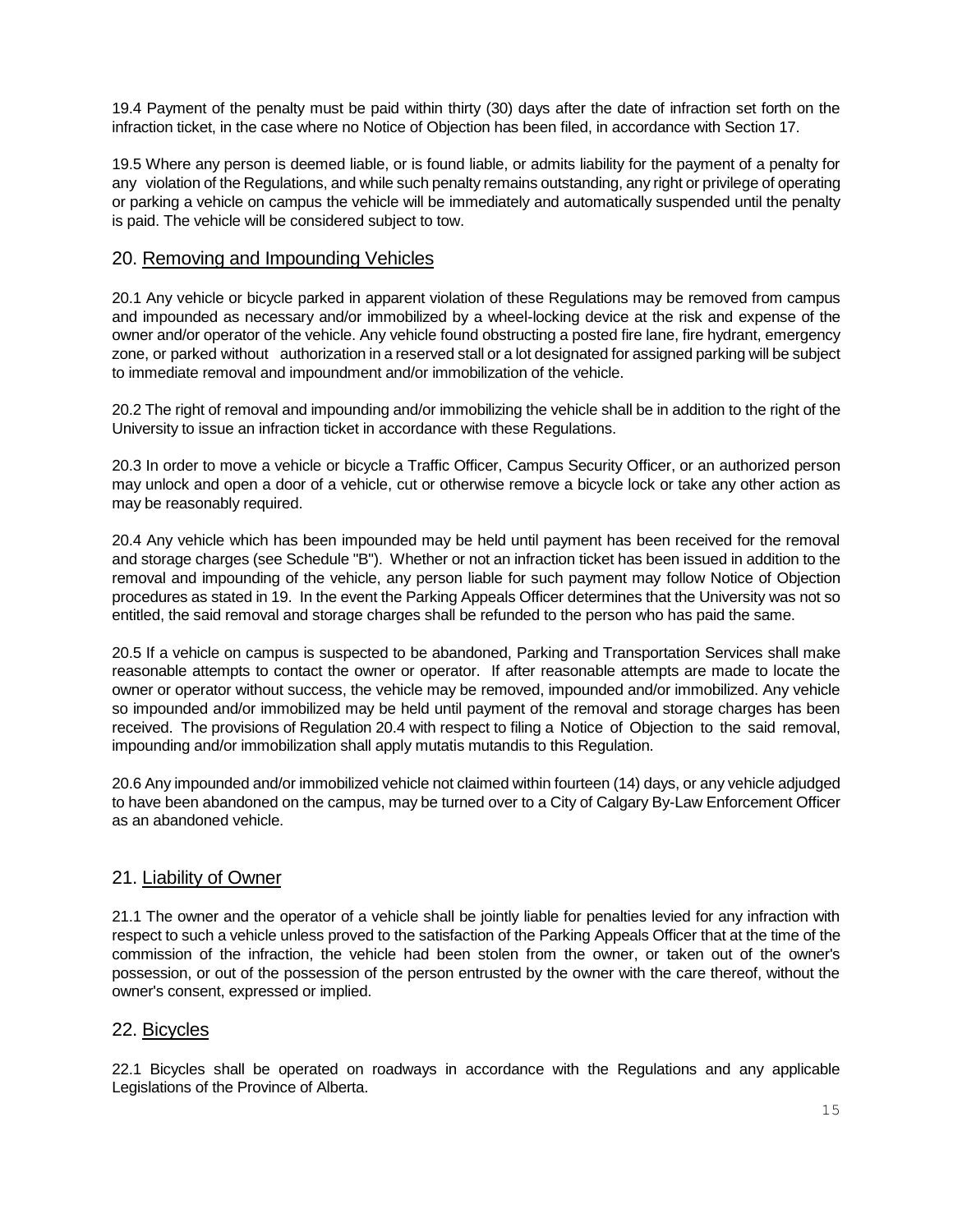22.2 A person may operate a bicycle on any sidewalk on campus provided that the person uses due caution subject to the right of way to pedestrians at all times.

22.3 Bicycles shall not be parked on landscaped areas nor taken into any building on any campus location of The University of Calgary.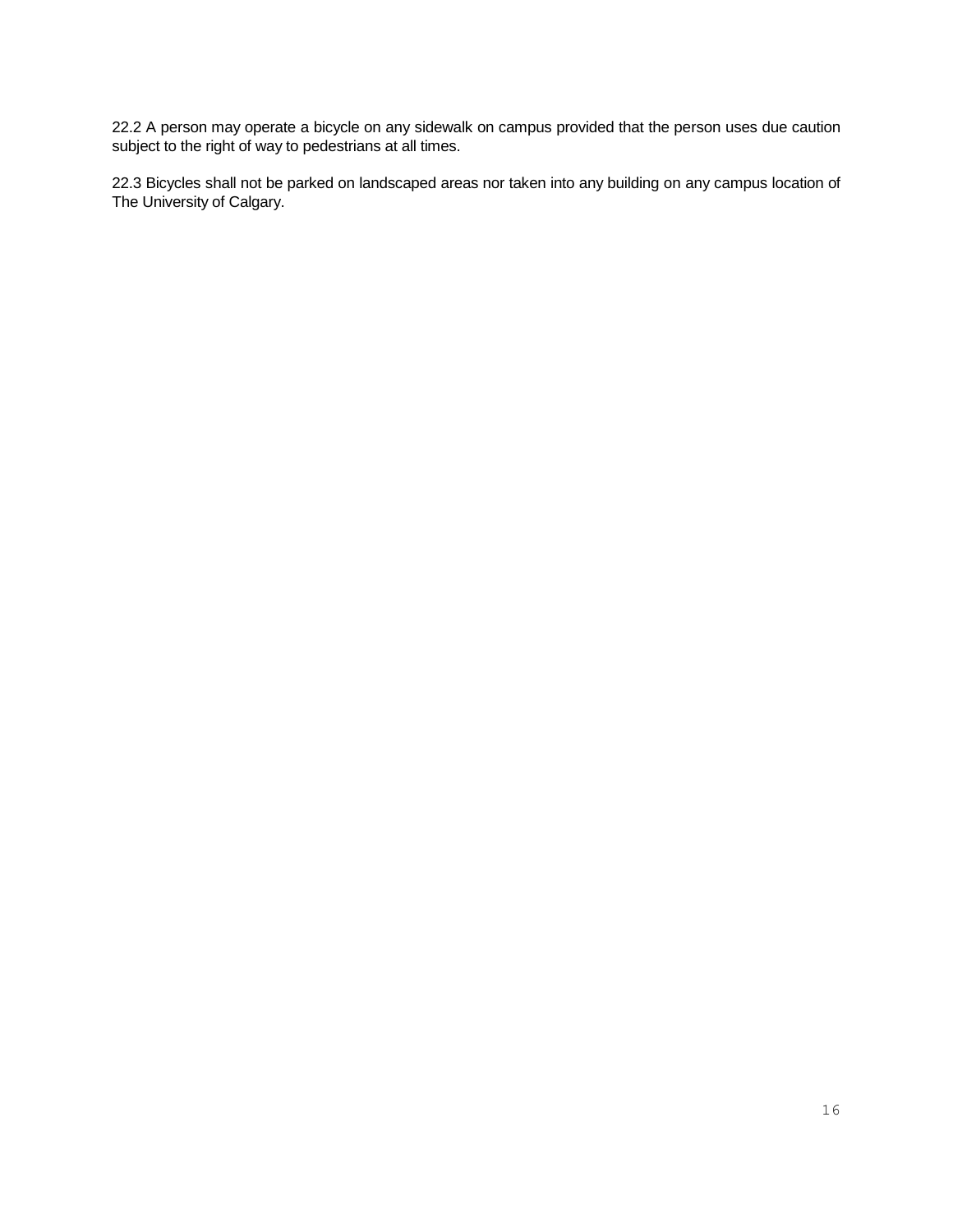#### SCHEDULE "A"

Vehicle Parking Registration: Allocation Priorities/Waiting Lists

1. Parking permits shall be issued in accordance with the following priorities:

(a) Priority 1: faculty, staff, graduate students (full-time) including those in the Faculty of Environment Design;

(b) Priority 2: graduate students (part-time), undergraduate students.

Persons with a physical disability may be exempted from these priorities.

2. Waiting Lists

(a) Separate waiting lists shall be maintained for each parking lot, consistent with the priorities noted in 1(a) and 1(b) of Schedule "A".

(b) Initial application must be made in person with Parking and Transportation Services. The initial date of application will constitute the effective date in terms of priority.

(c) A person may be permitted to be on two lists at any time.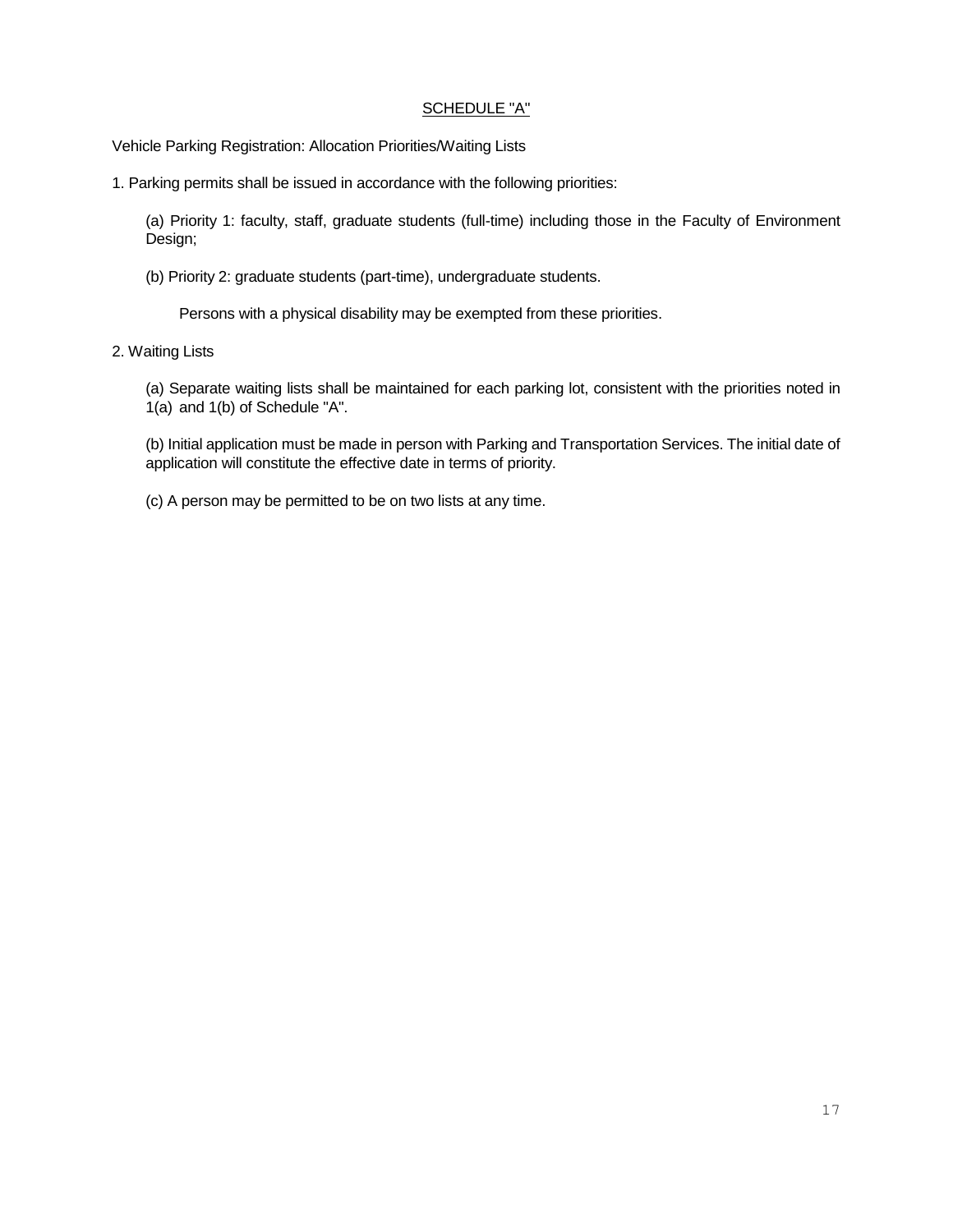#### SCHEDULE "B"

Infractions and Penalties

The following table lists the penalties applicable to the infractions detailed in Section 15:

15.1 Infractions not listed in this section, but which are contained elsewhere in the Regulations or a schedule affixed hereto.

15.2 Permit incorrectly displayed (Regulation 5.1).

15.3 Illegible, lost or stolen permit not replaced (Regulation 6.4).

15.4 Parking in loading areas longer than 30 minutes without authorization (Regulation 10.2).

15.5 Parking incorrectly in a lot (Regulation 11.4, 11.5).

15.6 Parking at an expired parking meter, or remaining at a parking meter while the signal "expired meter" is in view on the meter, during posted hours when metered parking is in effect [Regulation 9.7(c)].

15.7 Parking longer than 48 hours without authorization (Regulation 11.8).

15.8 Parking in excess of posted time limit (Regulation 11.8).

15.9 Parking within lots when not authorized [Regulations 3.1, 9.3(c), 11.7].

15.10 Parking on a roadway or other location outside the boundaries of parking lots (Regulation 11.4).

15.11 Parking in a reserved stall or service zone without appropriate permit or authorization (Regulations 10.1, 11.7).

15.12 Parking when the right to park has been suspended (Regulation 19.4).

- 15.13 Parking or driving on a sidewalk or landscaping (Regulation 11.4, 12.1).
- 15.14 Parking with a stolen, counterfeit, altered or illegally transferred permit (Regulation 4.3, 6.2).
- 15.15 Reckless or careless driving, or exceeding the speed limit, or traveling at an unreasonable speed Regulation 12.2).
- 15.16 Moving, damaging, defacing, altering, or obstructing any parking sign, control device, or barricade (Regulation 11.1).
- 15.17 Failure to comply with a traffic control sign or signal (other than speed control sign), or a signal or direction of a Traffic Officer, or parking attendant, or Campus Security Officer (Regulations 11.1, 11.3, 11.12, 14.2, 14.3).
- 15.18 Obstructing a posted fire lane or emergency zone (Regulation 11.2).
- 15.19 Failure to yield right of way to pedestrian (Regulation 12.3).
- 15.20 Failure to comply with "No Idling" signage or policy.